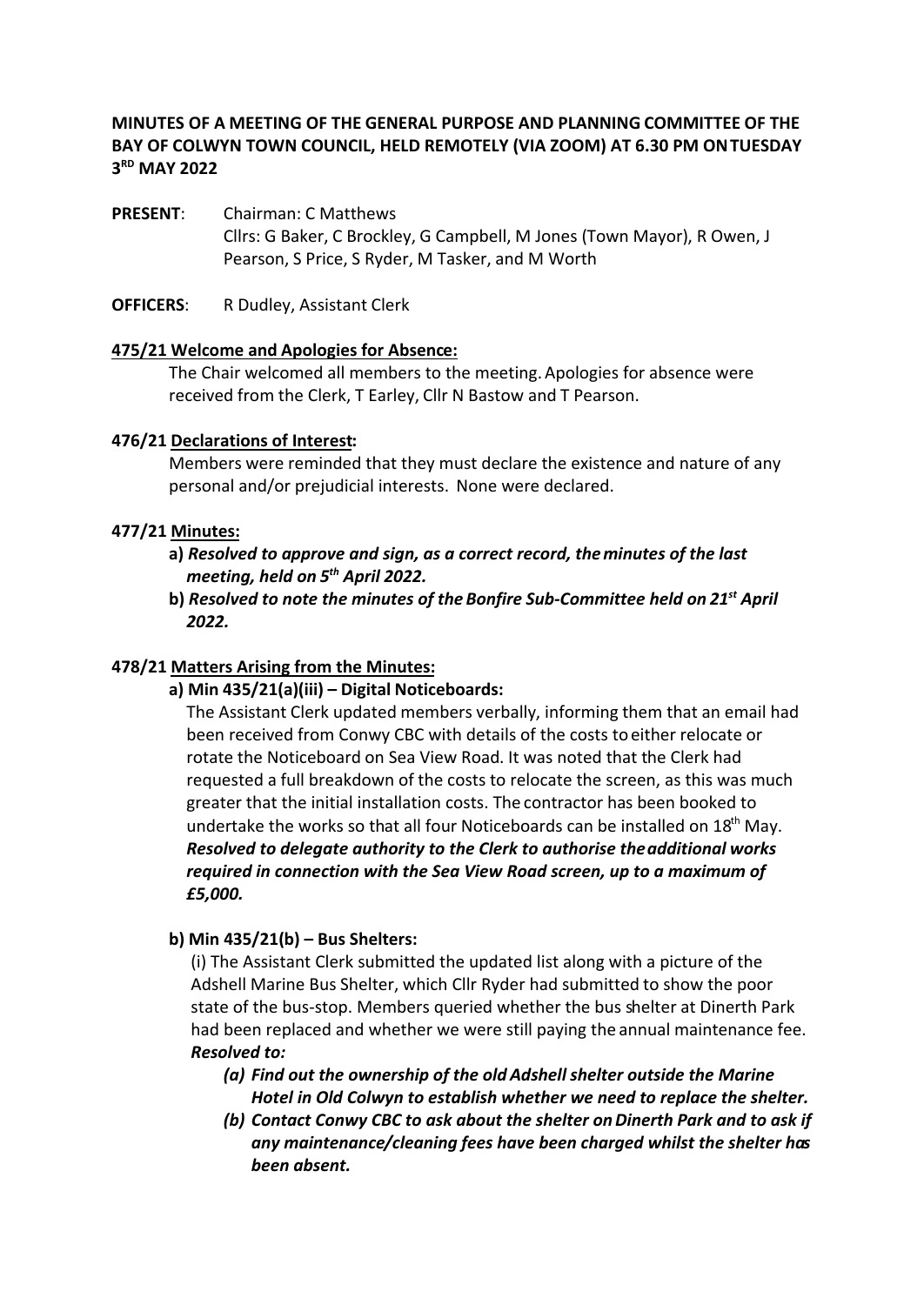(ii) Members noted an email regarding the bus shelter on Conwy Road, Colwyn Bay.

(iii) Members noted an email about damage to the bus shelter at Fiveways roundabout.

**479/21 Conwy CBC:** Members received and noted the following correspondence:

- **a) Temporary Traffic Regulation**: A temporary traffic regulation requested for St Andrew's Road, Upper Colwyn Bay from 03/5 – 05/5/2022 (Welsh Water Works).
- **b) Temporary Traffic Regulation**: A temporary traffic regulation for Queen's Avenue, Old Colwyn from 3/5 – 5/5/2022 (Welsh Water Works).
- **c) Temporary Traffic Regulation**: A temporary traffic regulation for Llanelian Road, Llanelian yn Rhos from  $2/5 - 4/5/2022$  (BT Works).
- **d) Parking Charges on Colwyn Bay Promenade:** An email from Conwy CBC regarding new charges on the promenade.

# **480/21 Road Naming:**

The Clerk submitted notification from licensing regarding the naming of roads at the Former Mary Bamber site. Members agreed with all the names, but suggested Oak Tree Drive to avoid confusion with nearby Oak Drive.

# **481/21 North & Mid Wales Association of Town Councils:**

- **a)** Members noted the minutes from the North Coast Transport Liaison Committee on 8/4.
- **b)** Members noted the planning guidance.
- **c)** Members noted the minutes from the meeting held on 22/4.

# **482/21 Beyond Youth Shelters - Planning and Designing Spaces for Teens:**

The Clerk submitted information about an online course to be held via Zoom on 5/5. Cllr Ryder agreed to attend and report back to the next Committee.

# **483/21 Planning:**

- **a)** Planning Applications
	- i) The Clerk submitted, for consideration, the planning applications received from CCBC.

# *Resolved to submit observations on these applications, as detailed in Schedule 'A' attached.*

- **b)** The Clerk submitted Planning Decisions, issued by CCBC from 04/04/22 17/04/2022, which were noted by members.
- **c) Site Visit:** Application 0/48980 (Residential development for the erection of two new dwellings together with associated parking including additional off-street parking. Tan y Wal Terrace, Tan y Wal, Old Colwyn, Colwyn Bay, Conwy, LL29 9AR). Cllr Owen reported that this application had been approved but conditions had been imposed on access for site construction vehicles.

# **484/21 Licensing Applications:**

Licensing Applications were submitted for the period up to  $22^{nd}$  April which were noted by members.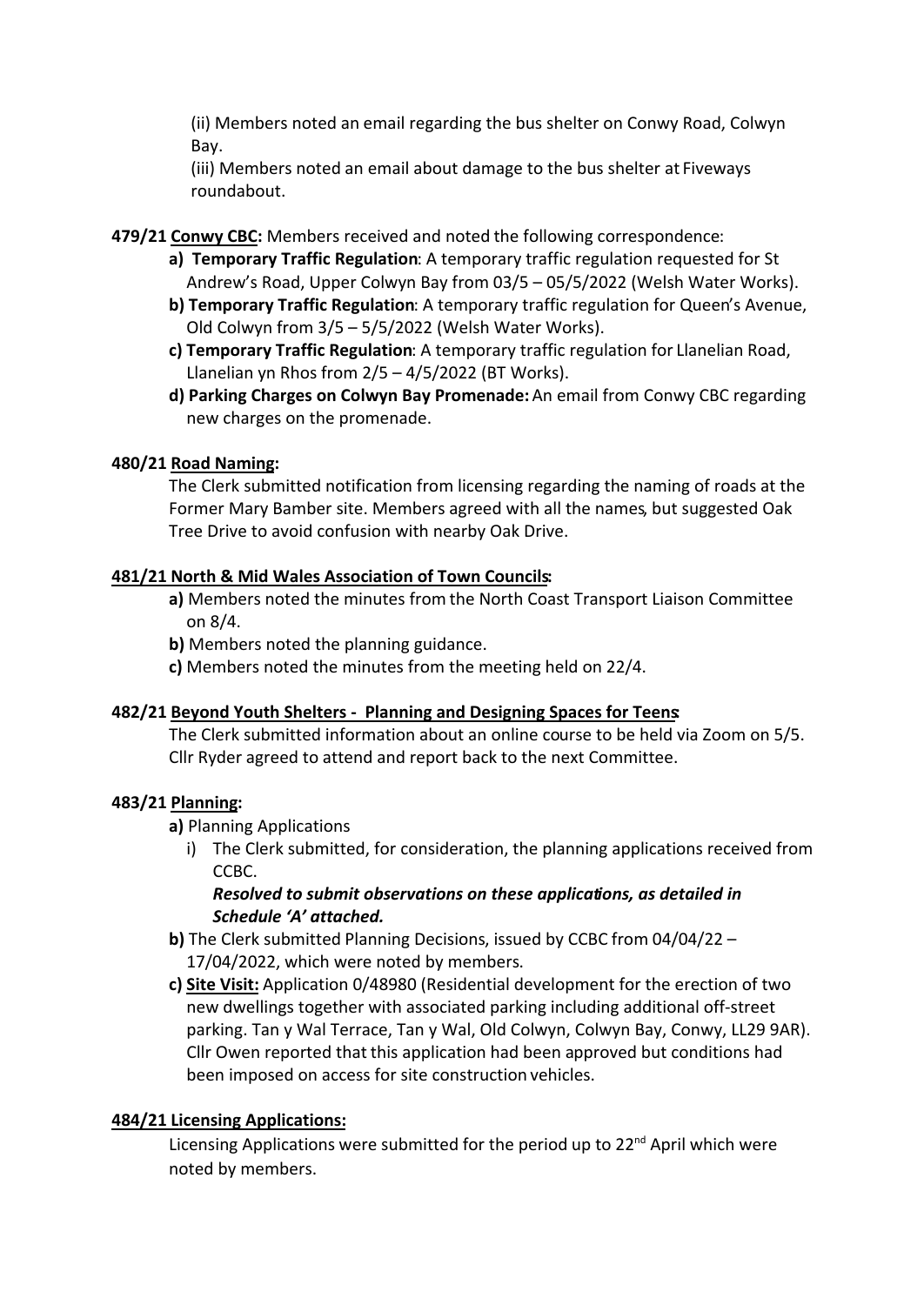The meeting closed at 7.30pm. **The meeting closed at 7.30pm**.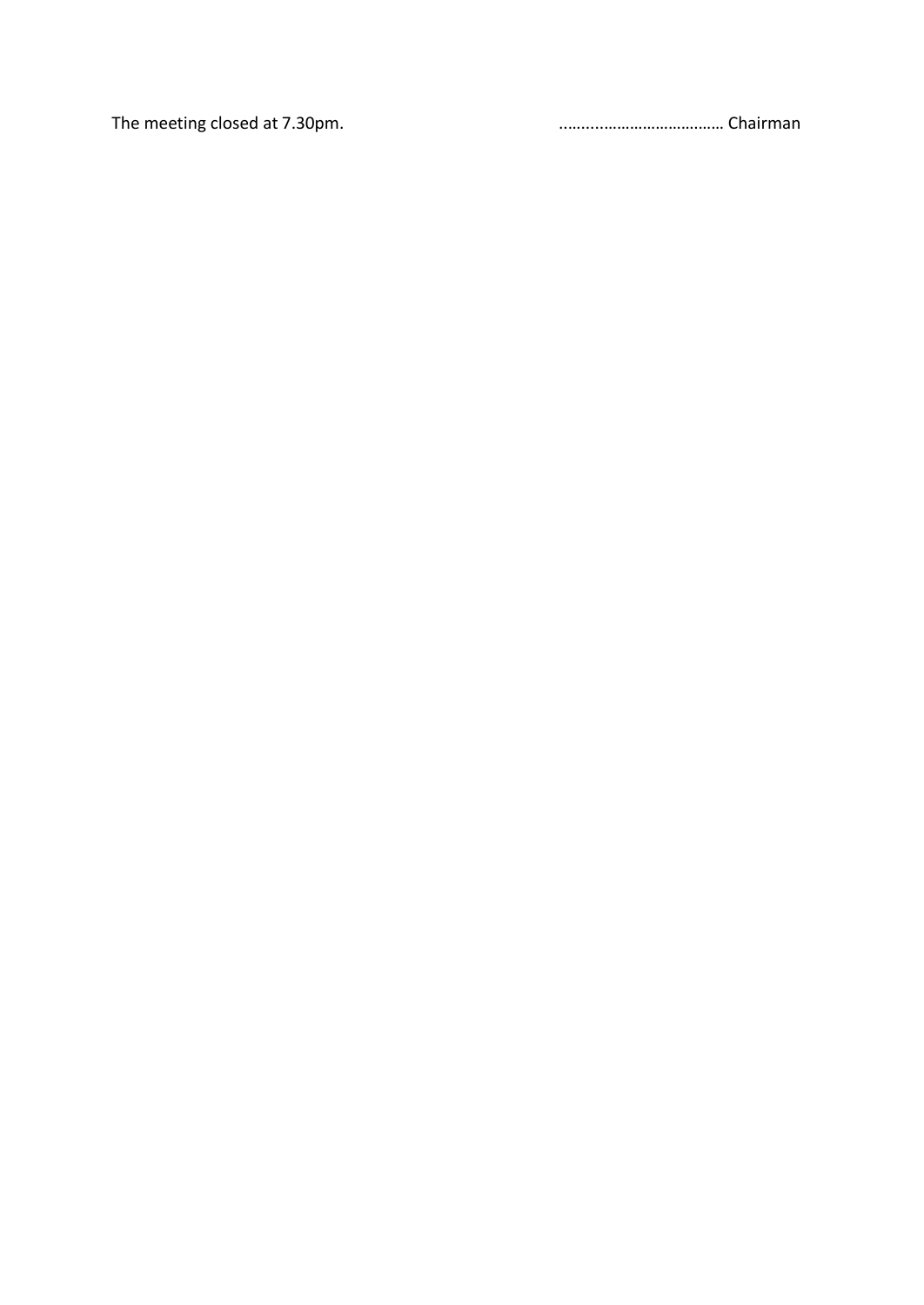# **CYNGOR TREF BAE COLWYN BAY TOWN COUNCIL CEISIADAU CYNLLUNIO/PLANNING APPLICATIONS 03/05/2022**

| Cyfeirnod/<br>Reference | LEFEL/<br><b>LEVEL</b> | <b>CAIS/APPLICATION</b>                                                                                                                                                                                                                                                                                                                                                                                                                                                                                                                                                                                                                                                                                                                                                                                                                                                                                                                                                                                                                                                                                                                                                                                                                                                                                                                                                                                                                                                                                                                                                                                                                                                                              |
|-------------------------|------------------------|------------------------------------------------------------------------------------------------------------------------------------------------------------------------------------------------------------------------------------------------------------------------------------------------------------------------------------------------------------------------------------------------------------------------------------------------------------------------------------------------------------------------------------------------------------------------------------------------------------------------------------------------------------------------------------------------------------------------------------------------------------------------------------------------------------------------------------------------------------------------------------------------------------------------------------------------------------------------------------------------------------------------------------------------------------------------------------------------------------------------------------------------------------------------------------------------------------------------------------------------------------------------------------------------------------------------------------------------------------------------------------------------------------------------------------------------------------------------------------------------------------------------------------------------------------------------------------------------------------------------------------------------------------------------------------------------------|
| 0/49369                 | D                      | Newid defnydd arfaethedig o ganolfan crefft ymladd i gampfa<br>Safle: Rhos Industrial Park, Unit 9, Church Road, Rhos on Sea, LL28 4YX<br>Ymgeisydd: Mrs Tracey Edwards<br>Gwrthwynebiadau<br>Mae'r Cyngor yn cytuno a gwrthwynebiadau'r Uwch Swyddog Iechyd<br>Amgylcheddol i'r bwriad am oriau agor newydd oherwydd agosrwydd i<br>gymdogion sy'n sensitif i sŵn. Ni ddylai'r oriau agor fod cyn 8am o ddydd<br>Llun i ddydd Sadwrn ac fe ddylai fod ar gau ar ddydd Sul. Mae'r Cyngor Tref<br>hefyd yn cefnogi'r argymhellion ychwanegol na ddylai'r holl ddrysau a<br>ffenestri fod yn agored tra bod cerddoriaeth a meicroffonau wediu<br>chwyddo yn cael eu defnyddio a bod Amod 6 o 0/42935 - 'ni ddylai lefel y<br>sŵn a allyrrir o'r safle fod yn uwch na 5dBA uwch na'r sŵn cefndir pan gaiff<br>ei fesur ar gwrtil unrhyw annedd' aros yn ei le.<br>Proposed Change of use from martial arts to gym<br>Location: Rhos Industrial Park, Unit 9, Church Road, Rhos on Sea, LL28 4YX<br><b>Applicant: Mrs Tracey Edwards</b><br><b>Objections</b><br>The Council supports the Senior Environmental Health Officer objections to<br>the proposed new opening hours due to the proximity of noise sensitive<br>neighbours. Opening hours should not be prior to 8am Monday to Saturday<br>and closed on a Sunday. The Town Council also supports the additional<br>recommendations that all doors and windows are not to be open whilst<br>amplified music and microphones are in use and Condition 6 of 0/42935<br>-'the level of noise emitted from the site shall not exceed 5dBA above<br>background noise level when measured at the curtilage of any dwelling<br>should remain in place. |
| 0/49539                 | D                      | Newid defnydd o uned fan werthu A1 llawr gwaelod I gyfleuster<br>cymysg/deuol A1 manwerthu a D2 ioga/myfyrdod<br>Safle: 14, Sea View Road, Colwyn Bay, Conwy, LL29 8DG<br>Ymgeisydd: Mr Arunraj Ravindran<br><b>Dim Gwrthwynebiad</b><br>Change of use of existing floor A1 retail unti to mixed/dual for A1 retail and<br>D2 Yoga/Mediation facility<br>Location: 14, Sea View Road, Colwyn Bay, Conwy, LL29 8DG<br>Applicant: Mr Arunraj Ravindran<br><b>No Objection</b>                                                                                                                                                                                                                                                                                                                                                                                                                                                                                                                                                                                                                                                                                                                                                                                                                                                                                                                                                                                                                                                                                                                                                                                                                          |
| 0/49541                 | PC                     | Adeiladu llochesau yn y cae ar gyfer ceffylau gwyllt a thir caeedig ar gyfer<br>ceirw (2 loches) ac adeiladau mast teledu cylch caeedig ar gyfer monitro'r<br>maes parcio<br>Safle: Welsh Mountain Zoo, Old Highway, Colwyn Bay, LL28 5UY<br>Ymgeisydd: Mr Neil Morris<br><b>Dim Gwrthwynebiad</b>                                                                                                                                                                                                                                                                                                                                                                                                                                                                                                                                                                                                                                                                                                                                                                                                                                                                                                                                                                                                                                                                                                                                                                                                                                                                                                                                                                                                   |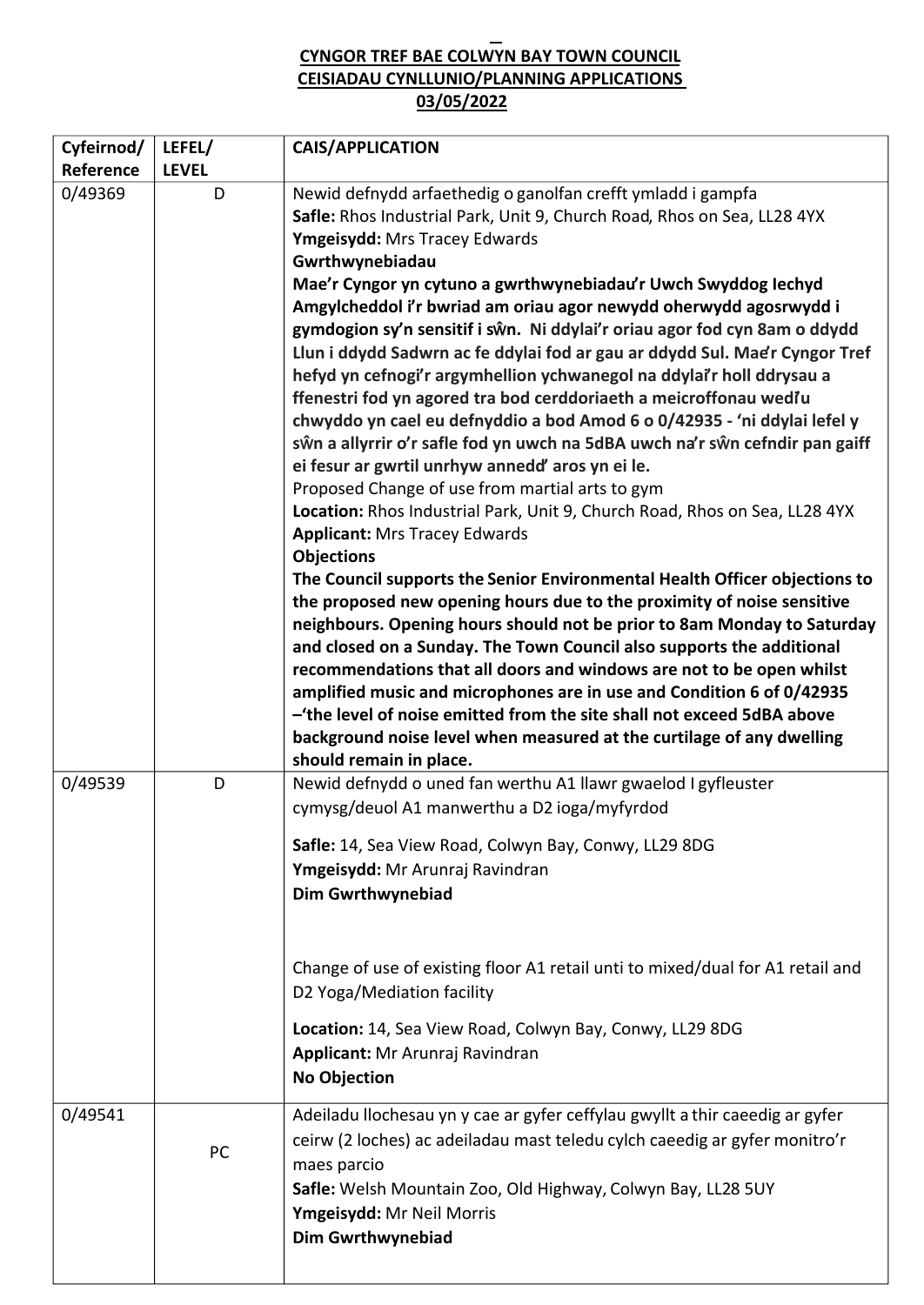|         |   | Construction of field shelters to wild horses and Fallon deer enclosure (2no |
|---------|---|------------------------------------------------------------------------------|
|         |   | shelters) and erection of CCTV mast for monitoring carpark                   |
|         |   | Location: Welsh Mountain Zoo, Old Highway, Colwyn Bay, LL28 5UY              |
|         |   | <b>Applicant: Mr Neil Morris</b>                                             |
|         |   | <b>No Objection</b>                                                          |
|         |   |                                                                              |
| 0/49546 | D | Cael gwared ag aildyfiant ar 1 gastanwydden ac 1 goeden ewcalyptws           |
|         |   | Safle: 27, Tan y Bryn Road Rhos on Sea, LL28 4AD                             |
|         |   | Ymgeisydd: Mr Mark Owen                                                      |
|         |   | <b>Dim Gwrthwynebiad</b>                                                     |
|         |   |                                                                              |
|         |   | To remove regrowth on 1 x Chestnut and 1 x Eucalyptus                        |
|         |   | Location: 27, Tan y Bryn Road Rhos on Sea, LL28 4AD                          |
|         |   | <b>Applicant: Mr Mark Owen</b><br><b>No Objection</b>                        |
| 0/49548 | D | Estyniad un llawr arfaethedig I gefn yr eiddo                                |
|         |   | Safle: Green Bank, 48, Oak Drive, Colwyn Bay, LL29 7YN                       |
|         |   | Ymgeisydd: Mr Timothy Lynch                                                  |
|         |   | <b>Dim Gwrthwynebiad</b>                                                     |
|         |   |                                                                              |
|         |   |                                                                              |
|         |   | Single storey extension to the rear of the property                          |
|         |   | Location: Green Bank, 48, Oak Drive, Colwyn Bay, LL29 7YN                    |
|         |   | <b>Applicant: Mr Timothy Lynch</b>                                           |
|         |   | <b>No Objection</b>                                                          |
| 0/49563 | D | Dymchwel ardal chwarae bresennol a chodi garej tri phorth newydd a ffram     |
|         |   | bren I gen yr eiddo gyda chwt ci pren cysylltiedig                           |
|         |   | Safle: Green Bank, 48, Oak Drive, Colwyn Bay, LL29 7YN                       |
|         |   | Ymgeisydd: Mr Timothy Lynch<br><b>Dim Gwrthwynebiad</b>                      |
|         |   |                                                                              |
|         |   |                                                                              |
|         |   | Demolition of exisitng play area and erection of new timber frame three port |
|         |   | garage to rear of property with associated timber dog kennel                 |
|         |   | Location: Green Bank, 48, Oak Drive, Colwyn Bay, LL29 7YN                    |
|         |   | <b>Applicant: Mr Timothy Lynch</b>                                           |
|         |   | <b>No Objection</b>                                                          |
| 0/49565 | D | Tynnu ffrynt presennol y siop a gosod gwyneb siop newydd (Rhannol I-         |
|         |   | weithredol)                                                                  |
|         |   | Safle: 50, Abergele Road, Colwyn Bay, LL29 7PA                               |
|         |   | Ymgeisydd: Mr John Hulme                                                     |
|         |   | <b>Dim Gwrthwynebiad</b>                                                     |
|         |   |                                                                              |
|         |   | Removal of existing shop front and installtion of new shop front (part       |
|         |   | retrospective)                                                               |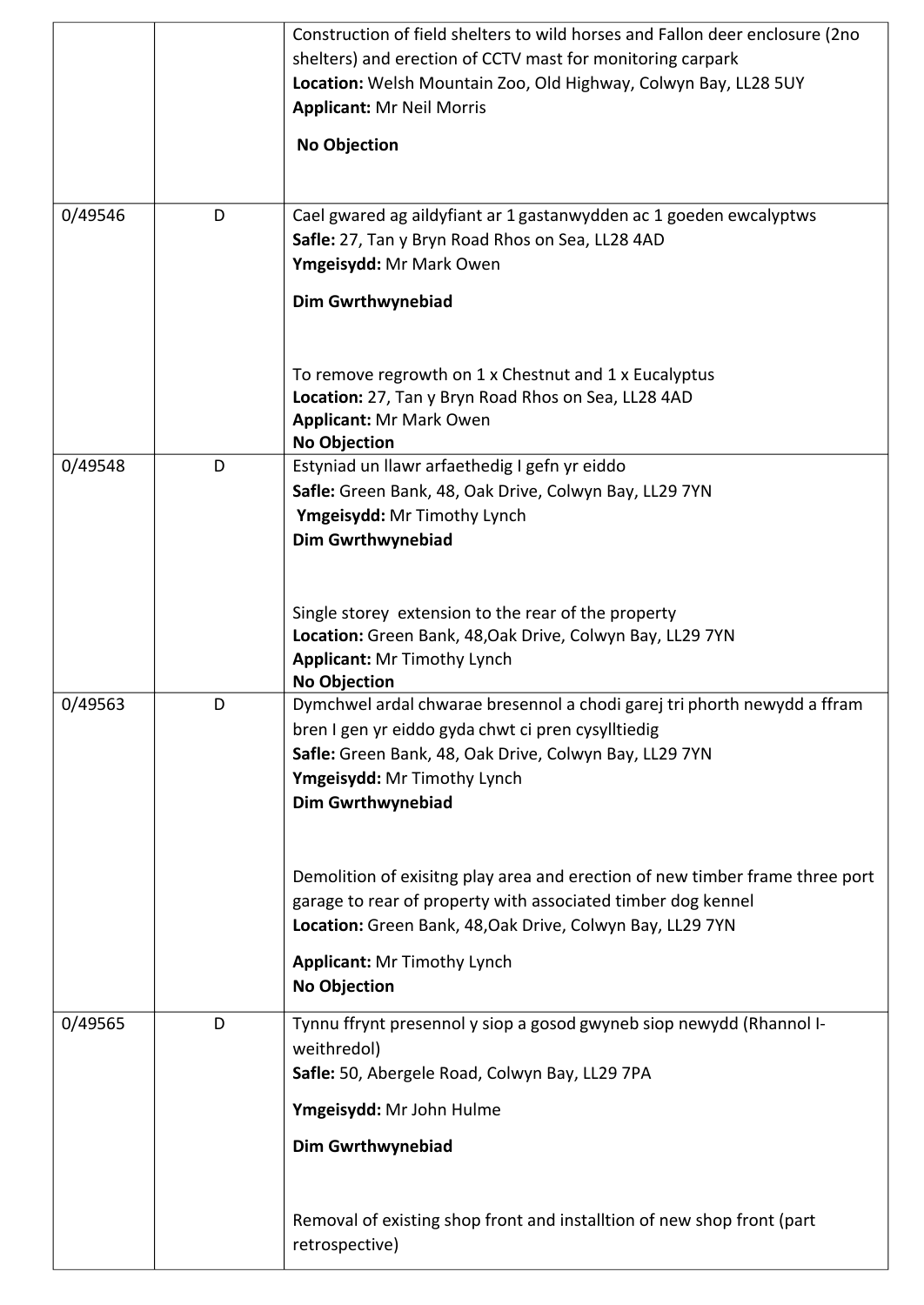|         |   | Location: 50, Abergele Road, Colwyn Bay, LL29 7PA                                                                                                          |
|---------|---|------------------------------------------------------------------------------------------------------------------------------------------------------------|
|         |   | Applicant: Mr John Hulme                                                                                                                                   |
|         |   |                                                                                                                                                            |
|         |   | <b>No Objection</b>                                                                                                                                        |
| 0/49572 | D | Tystysgrif o ddatblygiad cyfreithiol cyfredol ar gyfer atgyweirio a chynnal a<br>chadw, gan gynnwys atgyweirio to, atgyweirio balconi a gosod paneli solar |
|         |   | Safle: 66, Abergele Road, Colwyn Bay, LL29 7PP<br>Ymgeisydd: Mrs Linda Beegan                                                                              |
|         |   | <b>Dim Gwrthwynebiad</b>                                                                                                                                   |
|         |   | Certificate of existing lawful development for the repari and maintenance<br>inclusive of roof repairs, balcony repairs and installtion of solar panels    |
|         |   | Location: 66, Abergele Road, Colwyn Bay, LL29 7PP                                                                                                          |
|         |   | <b>Applicant:</b><br>Mrs Linda Beagan<br><b>No Objection</b>                                                                                               |
| 0/49578 | D | Adeiladu estyniad unllawr gyda dec balconi drosodd i gysylltu theras yr ardd<br>uchaf                                                                      |
|         |   | Safle: 140, Llanrwst Road, Upper Colwyn Bay, LL28 5YL                                                                                                      |
|         |   | Ymgeisydd: Mr Nick Dineen                                                                                                                                  |
|         |   | <b>Dim Gwrthwynebiad</b>                                                                                                                                   |
|         |   | Construction of single storey extension with baclony deck over to link to uper<br>garden terrace                                                           |
|         |   | Location: 140, Llanrwst Road, Upper Colwyn Bay, LL28 5YL<br><b>Applicant: Mr Nick Dineen</b>                                                               |
|         |   | <b>No Objection</b>                                                                                                                                        |
| 0/49579 | D | Addasiad modurdy arfaethedig, estyniad blaen ac estyniad ochr                                                                                              |
|         |   | Safle: Bay View, 5A, Bryn Colwyn, Old Colwyn, LL29 9LJ                                                                                                     |
|         |   | Ymgeisydd: Mr and Mrs M Bell                                                                                                                               |
|         |   | <b>Dim Gwrthwynebiad</b>                                                                                                                                   |
|         |   |                                                                                                                                                            |
|         |   | Proposed garage conversion, front extension and side extension                                                                                             |
|         |   | Location: Bay View, 5A, Bryn Colwyn, Old Colwyn, LL29 9LJ                                                                                                  |
|         |   | <b>Applicant: Mr and Mrs M Bell</b>                                                                                                                        |
|         |   | <b>No Objection</b>                                                                                                                                        |
| 0/49582 |   | Trosi'r ddau llawr uchaf I ffurfio 8 fflat adeiladu dau lawr uchaf ar lefel y to                                                                           |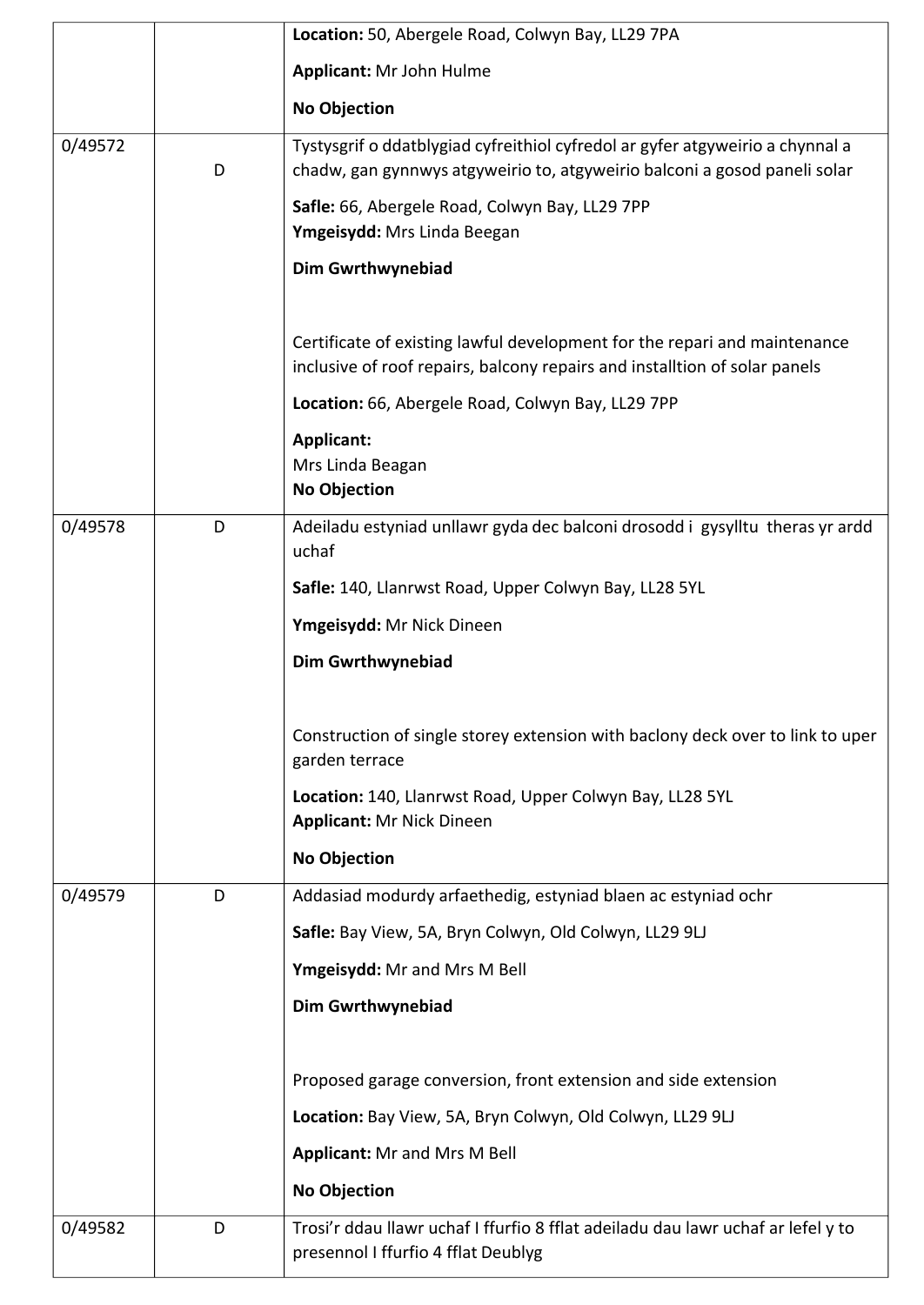|         |   | Safle: 12-14, Abergele Road, Colwyn Bay, LL29 7NN                                                                                                                                                                                                                                                                                                                            |
|---------|---|------------------------------------------------------------------------------------------------------------------------------------------------------------------------------------------------------------------------------------------------------------------------------------------------------------------------------------------------------------------------------|
|         |   | Ymgeisydd: Mr Senthilnathan Periyasamy                                                                                                                                                                                                                                                                                                                                       |
|         |   | Gwrthwynebiadau:                                                                                                                                                                                                                                                                                                                                                             |
|         |   | 1. Nid yw'r datblygiad yn cyd-fynd a'r ardal breswyl<br>2. Diffyg lle i barcio ceir ar y safle<br>3. Dim darpariaeth ar gyfer storio Cynhwysydd Gwastraff. Bydd angen<br>digon o le i storio biniau ar gyfer 12 fflat.<br>Conversion of the two upper floors to form 8 no Apartments. Construction of<br>two upper floors at present roof level to form 4 Duplex Apartments. |
|         |   | Location: 12-14, Abergele Road, Colwyn Bay, LL29 7NN                                                                                                                                                                                                                                                                                                                         |
|         |   | Applicant: Mr Senthilnathan Periyasamy                                                                                                                                                                                                                                                                                                                                       |
|         |   | <b>Objections:</b>                                                                                                                                                                                                                                                                                                                                                           |
|         |   | 4. Development not in keeping with the residential area<br>5. Lack of parking at the site<br>6. Waste Container storage provision not provided. 12 apartments<br>would need sufficient bin storage.                                                                                                                                                                          |
| 0/49584 | D | Newid arfaethedig I'r math o dy a chynllun ar blotiau 53 i 59                                                                                                                                                                                                                                                                                                                |
|         |   | Safle: Queen's Lodge & the Former Mary Bamber Convalescnet Home,<br>Queen's Drive, Colwyn Bay, LL29 7BD                                                                                                                                                                                                                                                                      |
|         |   | Ymgeisydd: Mr Howard Vaughan                                                                                                                                                                                                                                                                                                                                                 |
|         |   | Gwrthwynebiad:                                                                                                                                                                                                                                                                                                                                                               |
|         |   | Mae'r Cyngor Tref yn gwrthwynebu'n gryf iawn colli mwy o goed o'r safle<br>hwn.                                                                                                                                                                                                                                                                                              |
|         |   | Proposed change of house type and layout of plots 53 to 59                                                                                                                                                                                                                                                                                                                   |
|         |   | Location: Queen's Lodge & the Former Mary Bamber Convalescnet Home,<br>Queen's Drive, Colwyn Bay, LL29 7BD                                                                                                                                                                                                                                                                   |
|         |   | <b>Applicant: Mr Howard Vaughan</b>                                                                                                                                                                                                                                                                                                                                          |
|         |   | Objection                                                                                                                                                                                                                                                                                                                                                                    |
|         |   | The Town Council strongly objects to the loss of more trees at this site.                                                                                                                                                                                                                                                                                                    |
| 0/49586 | D | Newid arfaethedig I'r math o dy a chynllun ar blotiau 46 i 52                                                                                                                                                                                                                                                                                                                |
|         |   | Safle: Queen's Lodge & the Former Mary Bamber Convalescnet Home,<br>Queen's Drive, Colwyn Bay, LL29 7BD                                                                                                                                                                                                                                                                      |
|         |   | Ymgeisydd: Mr Howard Vaughan                                                                                                                                                                                                                                                                                                                                                 |
|         |   | Gwrthwynebiad:                                                                                                                                                                                                                                                                                                                                                               |
|         |   | Mae'r Cyngor Tref yn gwrthwynebu'n gryf iawn colli mwy o goed o'r safle<br>hwn.                                                                                                                                                                                                                                                                                              |
|         |   | Proposed change of house type and layout of plots 46 to 52                                                                                                                                                                                                                                                                                                                   |
|         |   | Location: Queen's Lodge & the Former Mary Bamber Convalescnet Home,                                                                                                                                                                                                                                                                                                          |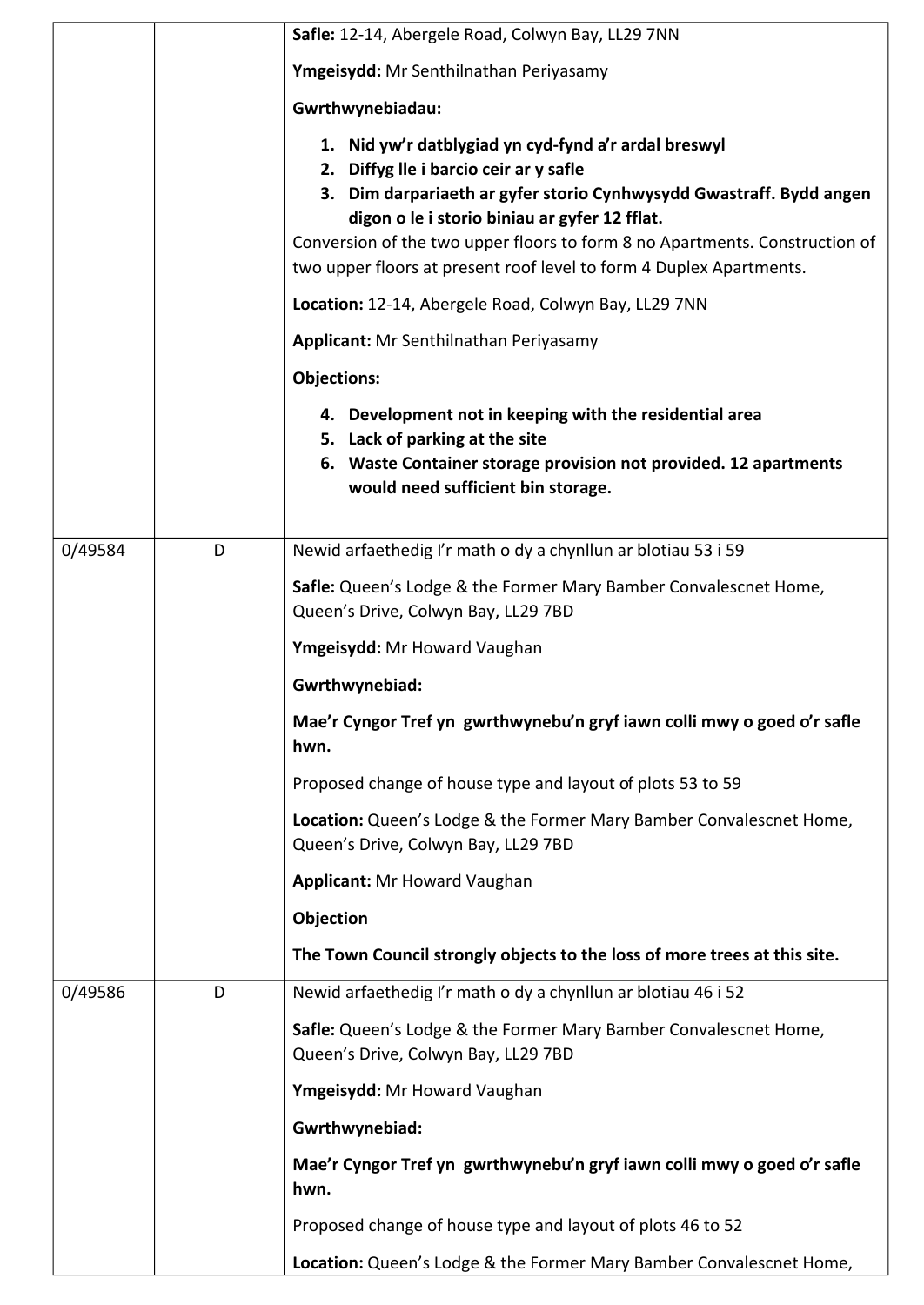|         |   | Queen's Drive, Colwyn Bay, LL29 7BD                                                                                                                                                                                                         |
|---------|---|---------------------------------------------------------------------------------------------------------------------------------------------------------------------------------------------------------------------------------------------|
|         |   | <b>Applicant: Mr Howard Vaughan</b>                                                                                                                                                                                                         |
|         |   | Objection                                                                                                                                                                                                                                   |
|         |   | The Town Council strongly objects to the loss of more trees at this site.                                                                                                                                                                   |
| 0/49587 | D | Gosod ffenestri talcen a goleuadau to: Adeiladu dormer I oleddf to ddrychiad<br>gogleddol. Adfer y toeau fflat sy'n bodoli gyda gorchudd dec cynnes                                                                                         |
|         |   | Safle: 1, Malvern Rise, Rhos on Sea, LL28 4RX                                                                                                                                                                                               |
|         |   | Ymgeisydd: Mrs Carol Hewitt                                                                                                                                                                                                                 |
|         |   | <b>Dim Gwrthwynebiad</b>                                                                                                                                                                                                                    |
|         |   |                                                                                                                                                                                                                                             |
|         |   | Installation of gable windows & roof lights. Construction of dormer to north<br>elevation roof slope. Recovering existing flat roofs with warm deck covering                                                                                |
|         |   | Location: 1, Malvern Rise, Rhos on Sea, LL28 4RX                                                                                                                                                                                            |
|         |   | <b>Applicant: Mrs Carol Hewitt</b>                                                                                                                                                                                                          |
|         |   | <b>No Objection</b>                                                                                                                                                                                                                         |
| 0/49591 | D | Estyniad Ochr dau lawr a gwaith cysylltiedig                                                                                                                                                                                                |
|         |   | Safle: 62, St Andrew's Road, Upper Colwyn Bay, LL29 6DL                                                                                                                                                                                     |
|         |   | Ymgeisydd: Mr & Miss Sion & Jasmine Evans & Woolley                                                                                                                                                                                         |
|         |   | <b>Dim Gwrthwynebiad</b>                                                                                                                                                                                                                    |
|         |   |                                                                                                                                                                                                                                             |
|         |   | Two Storey side extension and associated works                                                                                                                                                                                              |
|         |   | Location: 62, St Andrew's Road, Upper Colwyn Bay, LL29 6DL                                                                                                                                                                                  |
|         |   | Applicant: Mr & Miss Sion & Jasmine Evans & Woolley                                                                                                                                                                                         |
|         |   | <b>No Objection</b>                                                                                                                                                                                                                         |
| 0/49592 | D | Mewnlenwi estyniad un crib yn y cefn a dormer newydd lled llawn yn y cefn,<br>gydag addasiadau mewnol. To ar oleddf hir newydd I'r dormerau presennol ar<br>y prof ddrychiad. Codi to'r garej i alinio ffasgiau a'r soffitiau gyda'r annedd |
|         |   | Safle: 111, Dinerth Road, Rhos on Sea, LL28 4YF                                                                                                                                                                                             |
|         |   | Ymgeisydd: Mr & Mrs P Scoots                                                                                                                                                                                                                |
|         |   | <b>Dim Gwrthwynebiad</b>                                                                                                                                                                                                                    |
|         |   |                                                                                                                                                                                                                                             |
|         |   | Infill mono-pitch rear extension and full width replacement dormer to rear,<br>with internal alterations. New catslide roof to existing dormers on principle<br>elevation. Raise garage roof to align fascias and soffits with dwelling     |
|         |   | Location: 111, Dinerth Road, Rhos on Sea, LL28 4YF                                                                                                                                                                                          |
|         |   | Applicant: Mr & Mrs P Scoots                                                                                                                                                                                                                |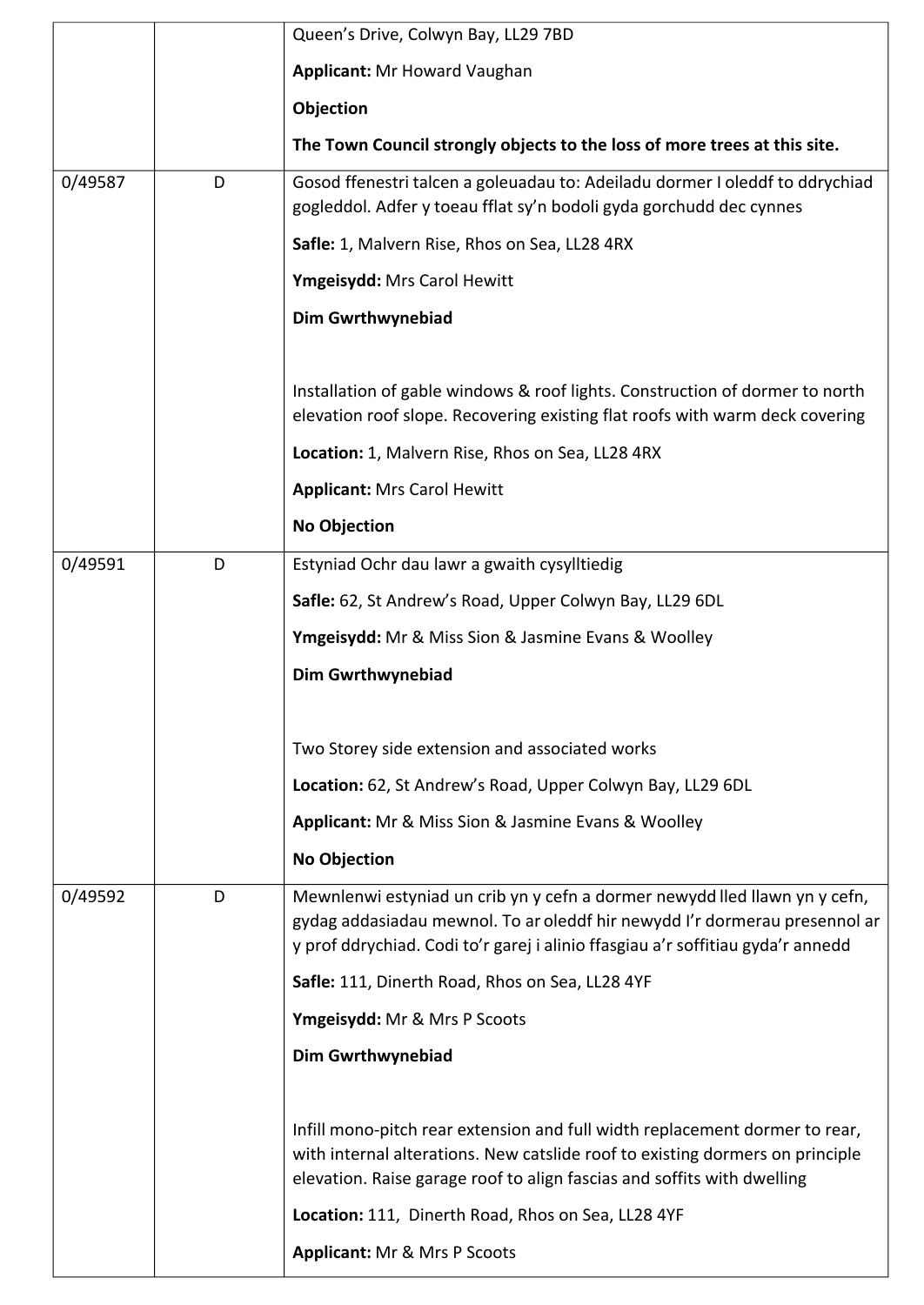|         | <b>No Objection</b>                                                                                                                                                                                                                                                                                                                    |
|---------|----------------------------------------------------------------------------------------------------------------------------------------------------------------------------------------------------------------------------------------------------------------------------------------------------------------------------------------|
| 0/49602 | Gwaith mewnol ac allanol bach amrywiol, yn cynnwys: Ailosod peiriant ATM<br>allanol newid. Amnewid arwydd ATM allanol presennol gydag un newydd.<br>Amnewid a thynnu peirannau hunan-wasanaeth mewnol presennol. Gwaith<br>cywiro ac addurno cysylltiedig (Caniatad Adeilad Rhestredig)                                                |
|         | Safle: 7, Conway Road, Colwyn Bay, LL29 7AD                                                                                                                                                                                                                                                                                            |
|         | Ymgeisydd: Mr Chloe Source                                                                                                                                                                                                                                                                                                             |
|         | <b>Dim Gwrthwynebiad</b>                                                                                                                                                                                                                                                                                                               |
|         | Various minor internal & external work, consisting of: replacement of the<br>existing external ATM Machine with new model. Replacement of exisiting<br>external ATM signage with new. Replacement and removal of exisiting<br>internal self service machines. Associated making good & decorations (Listed<br><b>Building Consent)</b> |
|         | Location: 7, Conway Road, Colwyn Bay, LL29 7AD                                                                                                                                                                                                                                                                                         |
|         | <b>Applicant: Mr Chloe Source</b>                                                                                                                                                                                                                                                                                                      |
|         | <b>No Objection</b>                                                                                                                                                                                                                                                                                                                    |
| 0/49603 | Arddangos Arwyddion ATM allanol wedi'u goleuo'n fewnol                                                                                                                                                                                                                                                                                 |
|         | Safle: 7, Conway Road, Colwyn Bay, LL29 7AD                                                                                                                                                                                                                                                                                            |
|         | Ymgeisydd: Mr Chloe Source                                                                                                                                                                                                                                                                                                             |
|         | <b>Dim Gwrthwynebiad</b>                                                                                                                                                                                                                                                                                                               |
|         |                                                                                                                                                                                                                                                                                                                                        |
|         | Display of internally illuminated replacement external ATM signage                                                                                                                                                                                                                                                                     |
|         | Location: 7, Conway Road, Colwyn Bay, LL29 7AD                                                                                                                                                                                                                                                                                         |
|         | <b>Applicant: Mr Chloe Source</b>                                                                                                                                                                                                                                                                                                      |
| 0/49604 | <b>No Objection</b><br>Amnewid ATM hunan-wasanaeth allanol gyda model newydd a gwaith                                                                                                                                                                                                                                                  |
|         | cysylltiedig                                                                                                                                                                                                                                                                                                                           |
|         | Safle: 7, Conway Road, Colwyn Bay, LL29 7AD                                                                                                                                                                                                                                                                                            |
|         | Ymgeisydd: Mr Chloe Source                                                                                                                                                                                                                                                                                                             |
|         | <b>Dim Gwrthwynebiad</b>                                                                                                                                                                                                                                                                                                               |
|         |                                                                                                                                                                                                                                                                                                                                        |
|         | Replacement of external self service ATM with new model and associated<br>works                                                                                                                                                                                                                                                        |
|         | Location: 7, Conway Road, Colwyn Bay, LL29 7AD                                                                                                                                                                                                                                                                                         |
|         | <b>Applicant: Mr Chloe Source</b>                                                                                                                                                                                                                                                                                                      |
|         | <b>No Objection</b>                                                                                                                                                                                                                                                                                                                    |